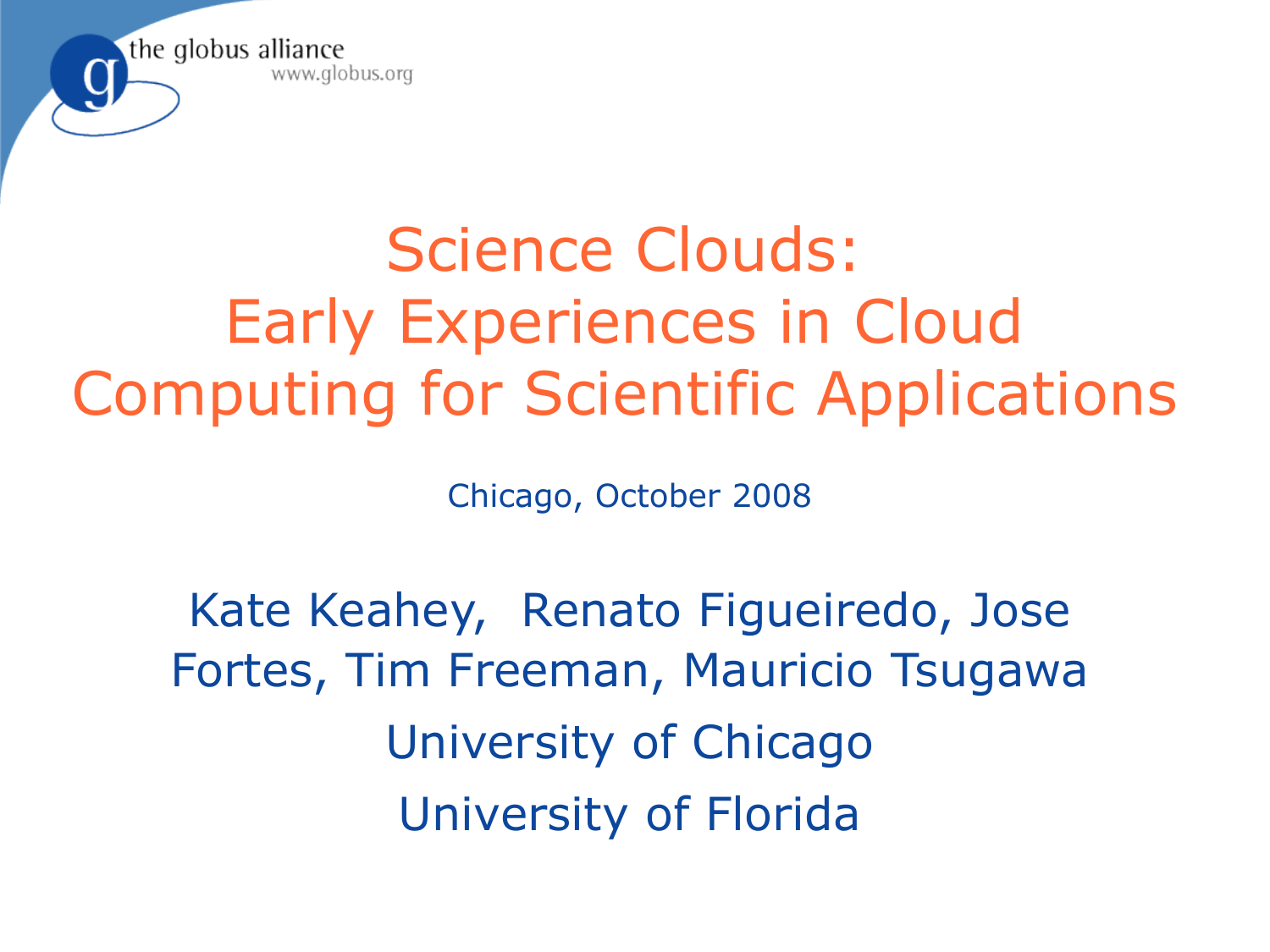

Science Clouds

- Make it easy for scientific projects to experiment with cloud computing
	- ◆ Can cloud computing be used for science?
- Evolve software in response to the needs of scientific projects
	- ◆ Start with EC2-like functionality and evolve to serve scientific projects: virtual clusters, diverse resource leases
	- ◆ Federating clouds: moving between cloud resources in academic and commercial space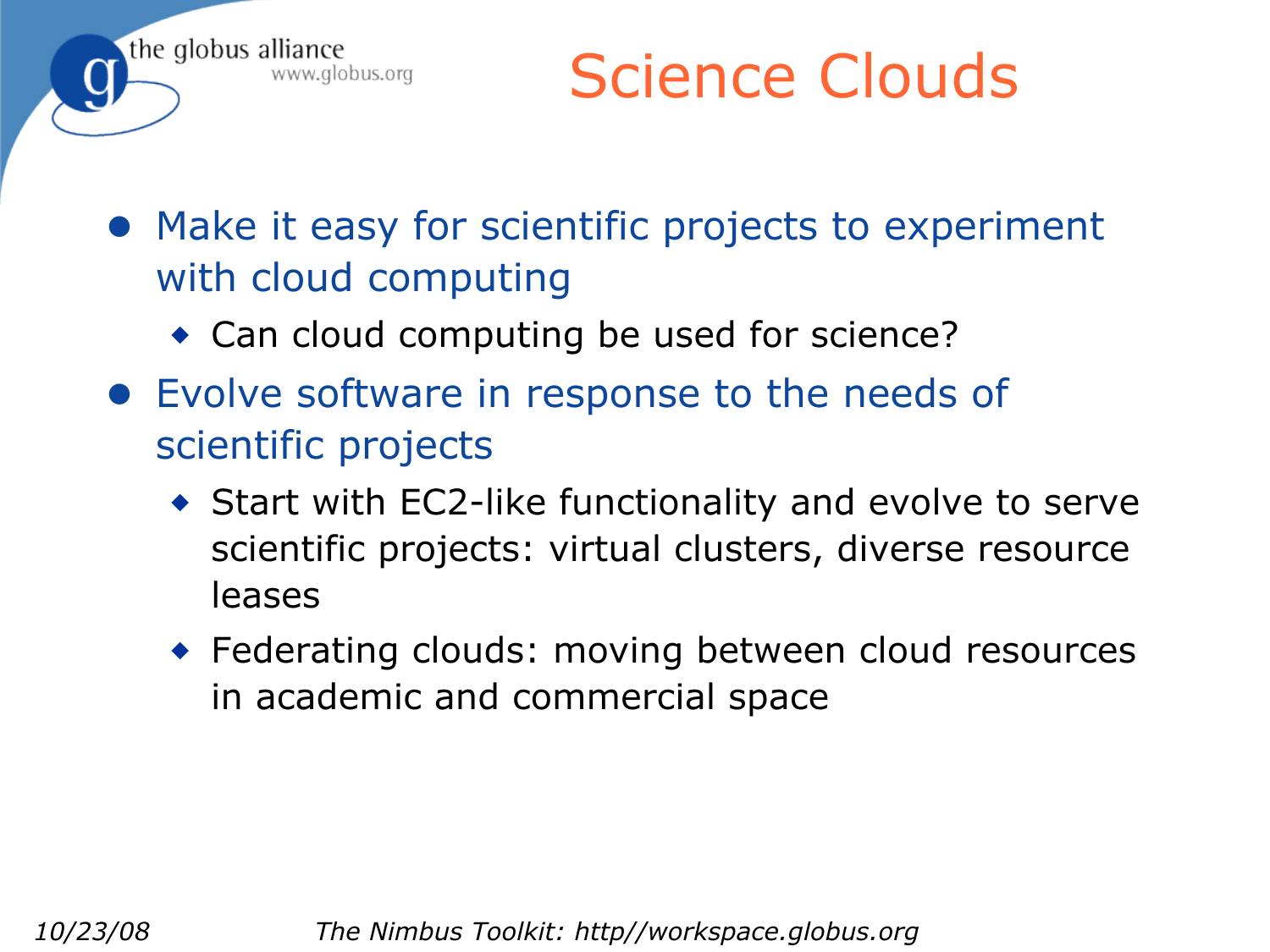the globus alliance<br>www.globus.org

## Science Cloud Resources

- University of Chicago (Nimbus):
	- ◆ first cloud, online since March 4th 2008
	- ◆ 16 nodes of UC TeraPort cluster, public IPs
- University of Florida
	- ◆ Online since 05/08
	- ◆ 16-32 nodes, access via VPN
- Other Science Clouds
	- ◆ Masaryk University, Brno, Czech Republic (08/08), Purdue (09/08)
	- ◆ Configurations in progress: Vrije University (Amsterdam), Clemson University, FZK, ORNL
- Using EC2 for overflow
- http://workspace.globus.org/clouds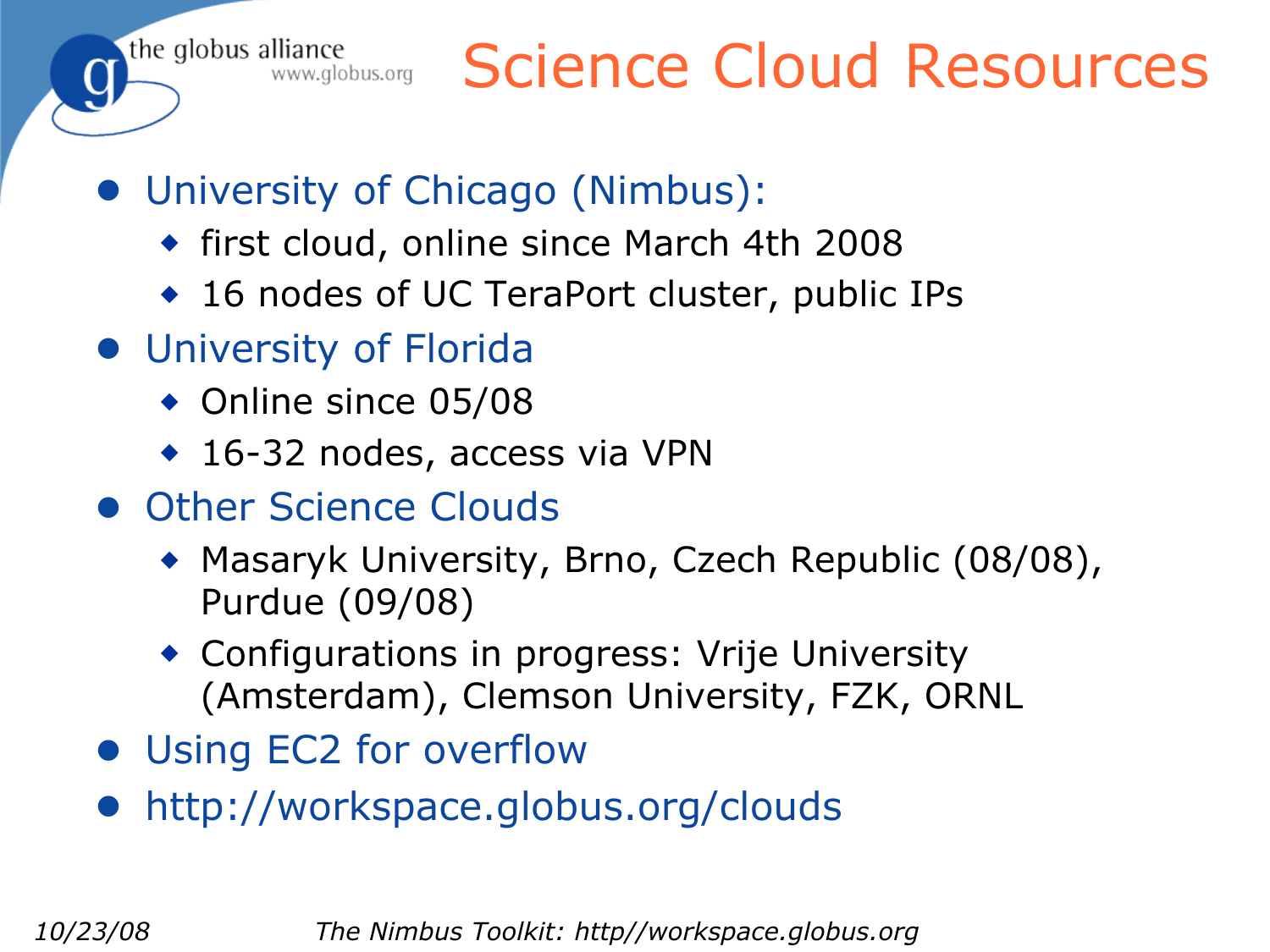- Provides implementation of Infrastructure-as-a-Service (IaaS)
	- ◆ WSRF interfaces and EC2 interfaces

the globus alliance

www.globus.org

- ◆ Originally based on Xen, now also KVM
- ◆ Formerly called "workspace service" (one of the Nimbus components)
- Provide infrastructure serving the needs of the scientific community
- Started mid-2003, first release in 09/2005
- Open source, extensible architecture, allows us to experiment with different capabilities and SLAs
- Current release is 2.1 (October '08)
- Available from: [http://workspace.globus.org](http://workspace.globus.org/)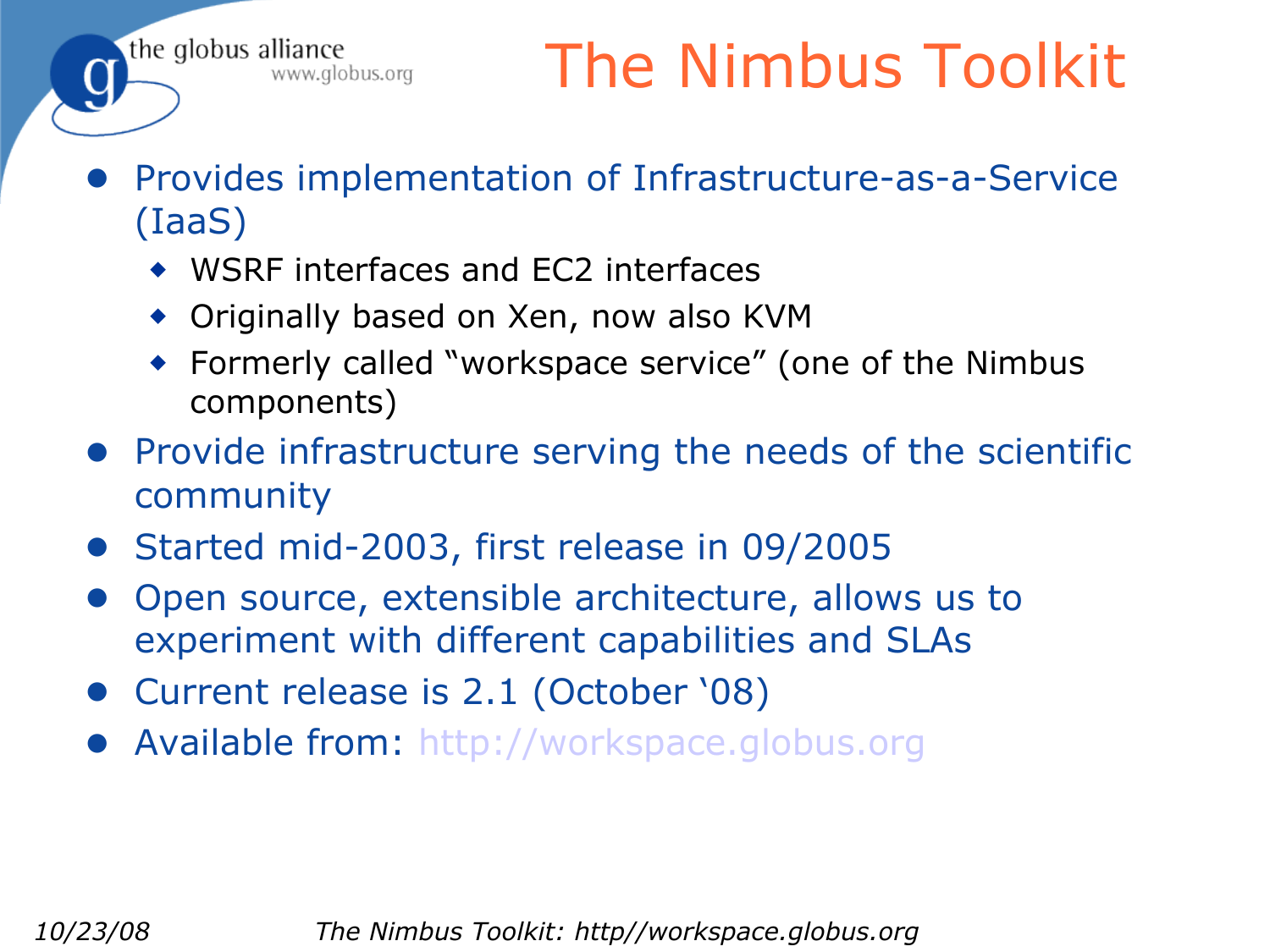the globus alliance www.globus.org

#### 5-click Guide to Nimbus

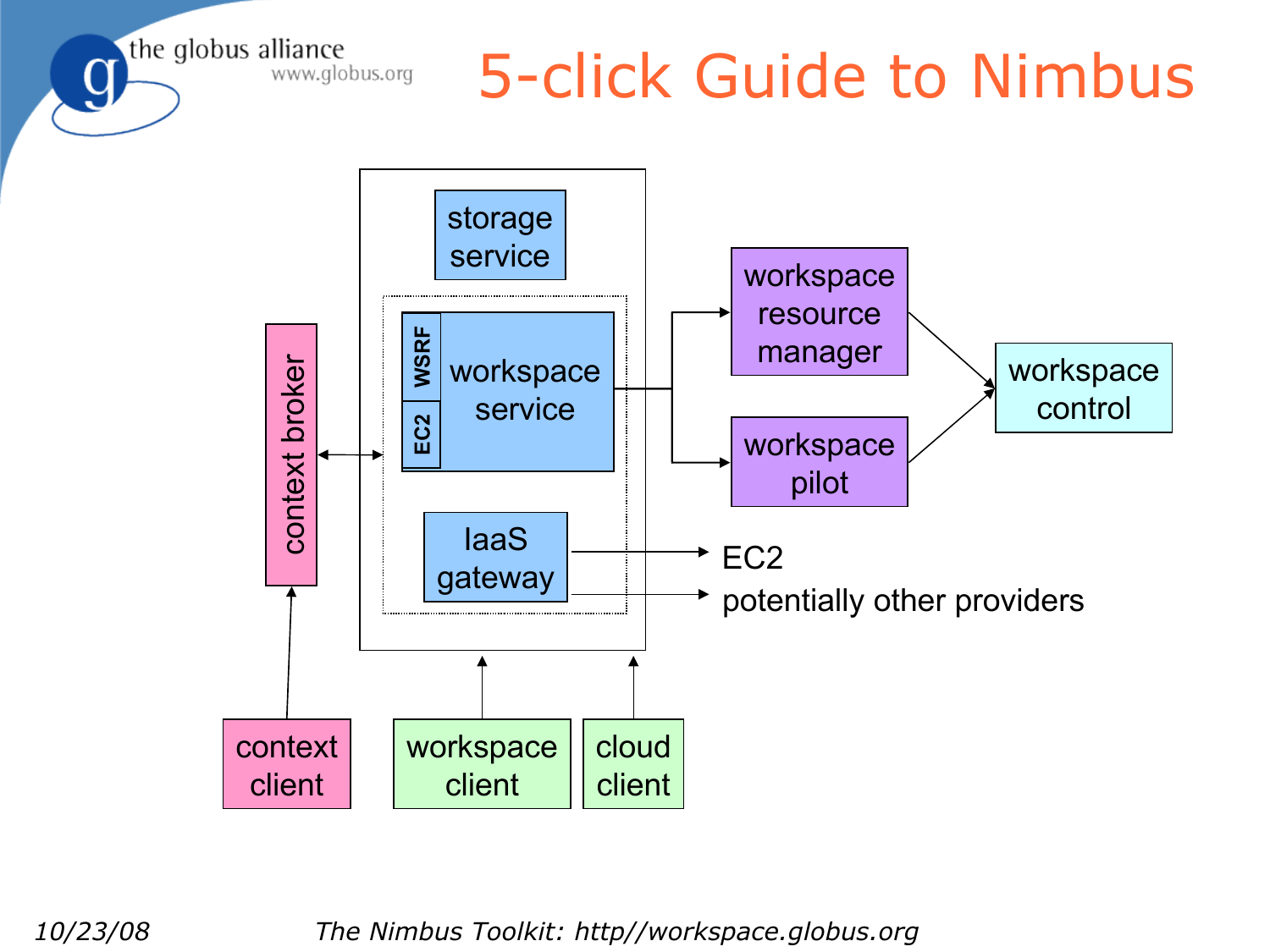the globus alliance www.globus.org

# University of Chicago Cloud: Some Numbers

- $\bullet$   $\sim$ 100 DNs
- Utilization:
	- ◆ Overall: 20%
	- ◆ Peak pw: 86% (week of 7/14)
- Requests rejected:
	- $\bullet$  None till 7/14
	- ◆ 65 after 7/14



*Data from March 4th to August 4th scaled to the nubmer of days per given month*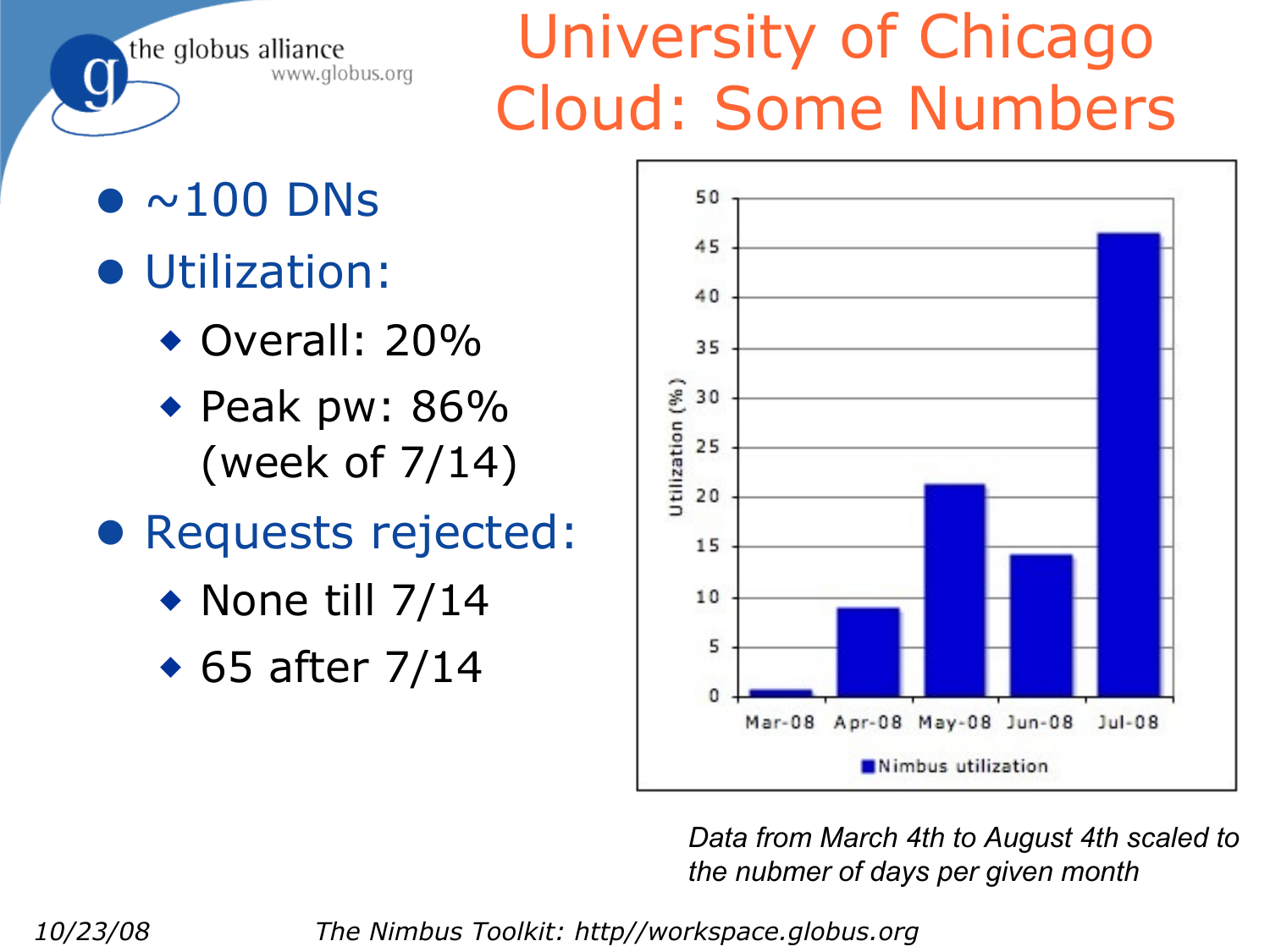the globus alliance www.globus.org

# Who Runs on Nimbus?



*Project diversity: Science, CS, education, build&test…*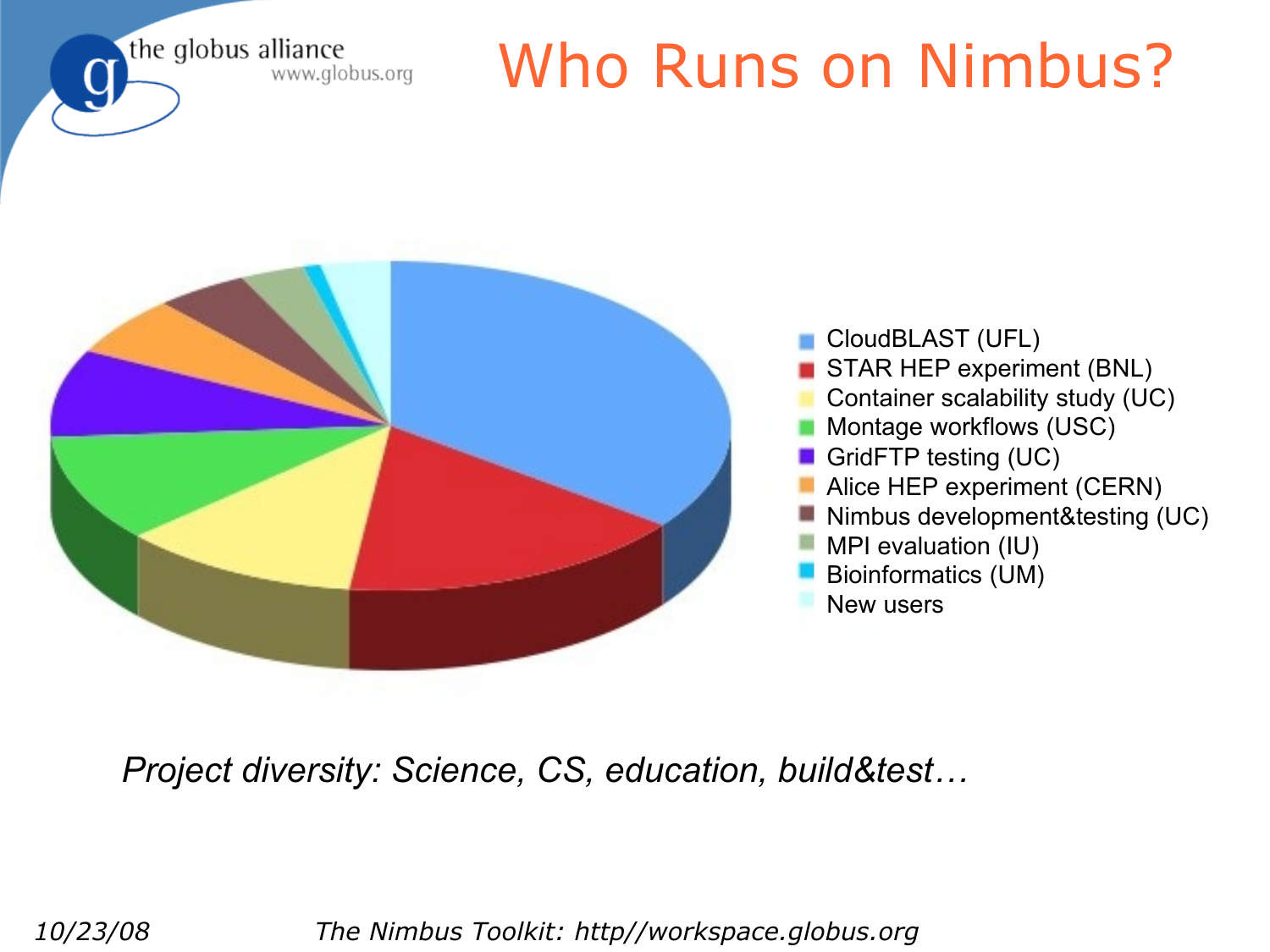

- CS research: investigate latency-sensitive apps, e.g. hadoop
- Need access to distributed resources, and high level of privilege to run a ViNE router
- Virtual workspace: ViNE router + application VMs
- *Paper: "CloudBLAST: Combining MapReduce and Virtualization on Distributed Resources for Bioinformatics Applications" by Andréa Matsunaga, Maurício Tsugawa and José FortesFirst, accepted to eScience 2008.*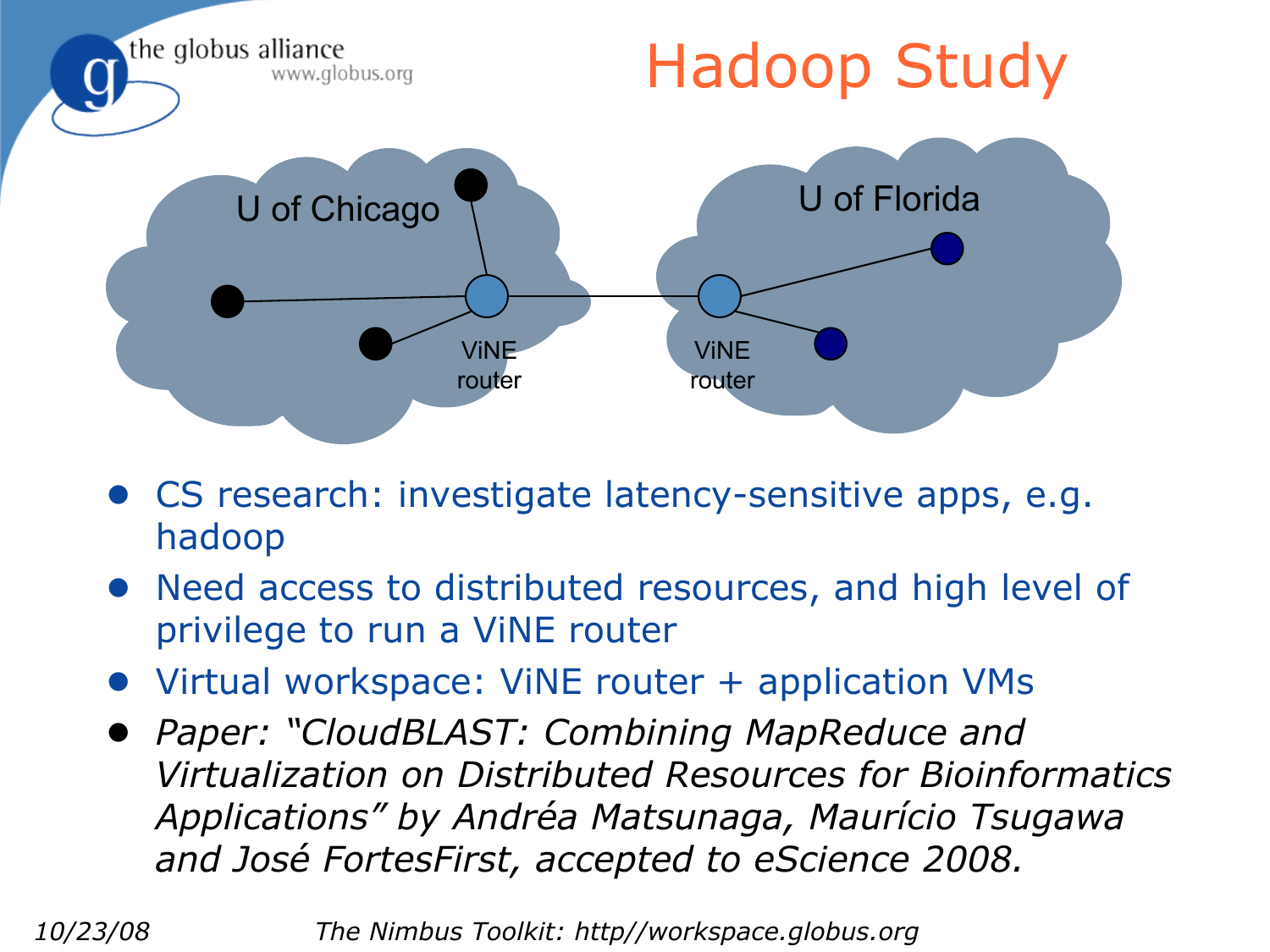## Hadoop Study: Creating a Seamless Networking Domain with ViNE



the globus alliance

www.globus.org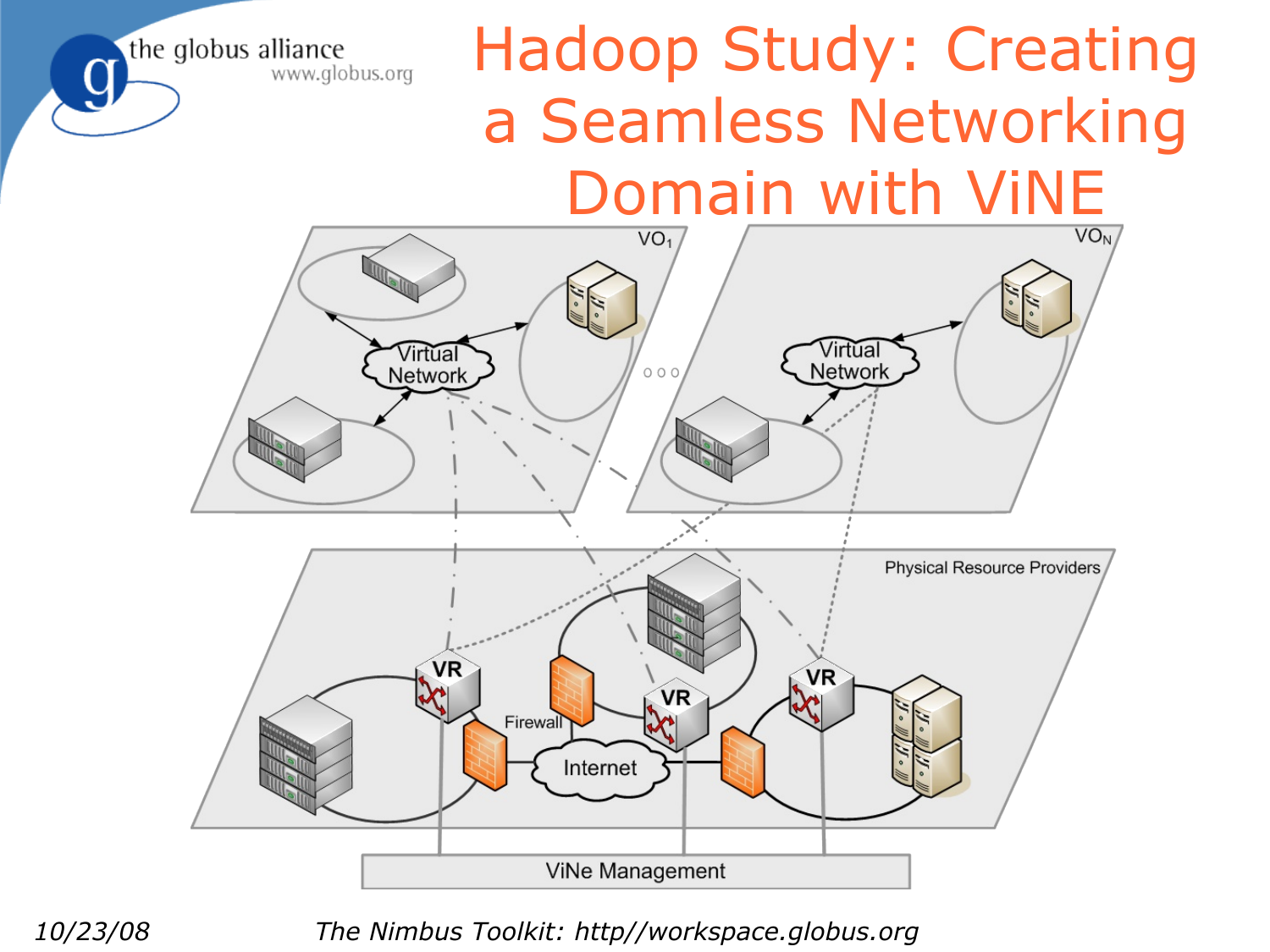



- STAR: a high-energy physics experiment
- Need resources **with the right configuration**
	- ◆ Complex environments: correct versions of operating systems, libraries, tools, etc all have to be installed.
	- ◆ Consistent environments: require validation
- A virtual OSG STAR cluster
	- ◆ OSG cluster

the globus alliance

www.globus.org

- OSG CE (headnode), gridmapfiles, host certificates, NSF, PBS
- ◆ STAR worker nodes: SL4 + STAR conf
- Requirements
	- ◆ One-click virtual cluster deployment
	- ◆ Migration: Science Clouds -> EC2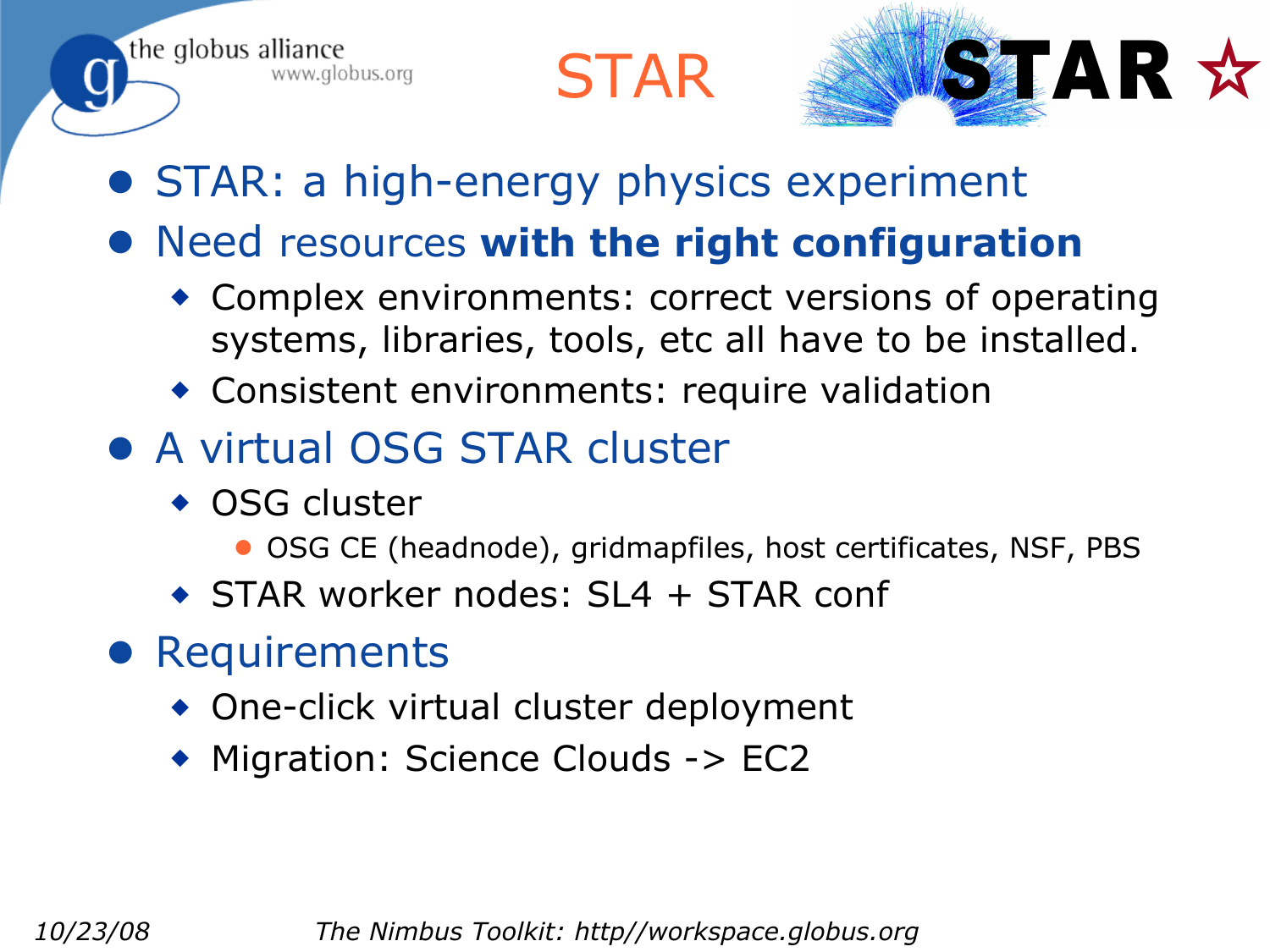the globus alliance WWW.globus.org STAR (Cntd)



- From proof-of-concept to production runs
	- ◆ ~2 years ago: proof-of-concept
	- Last September: EC2 runs of up to 100 nodes (production scale, non-critical codes)
	- ◆ Testing for critical production deployment
- Performance
	- ◆ Within 10% of expected performance for applications
- Work by Jerome Lauret, Doug Olson, Leve Hajdu, Lidia Didenko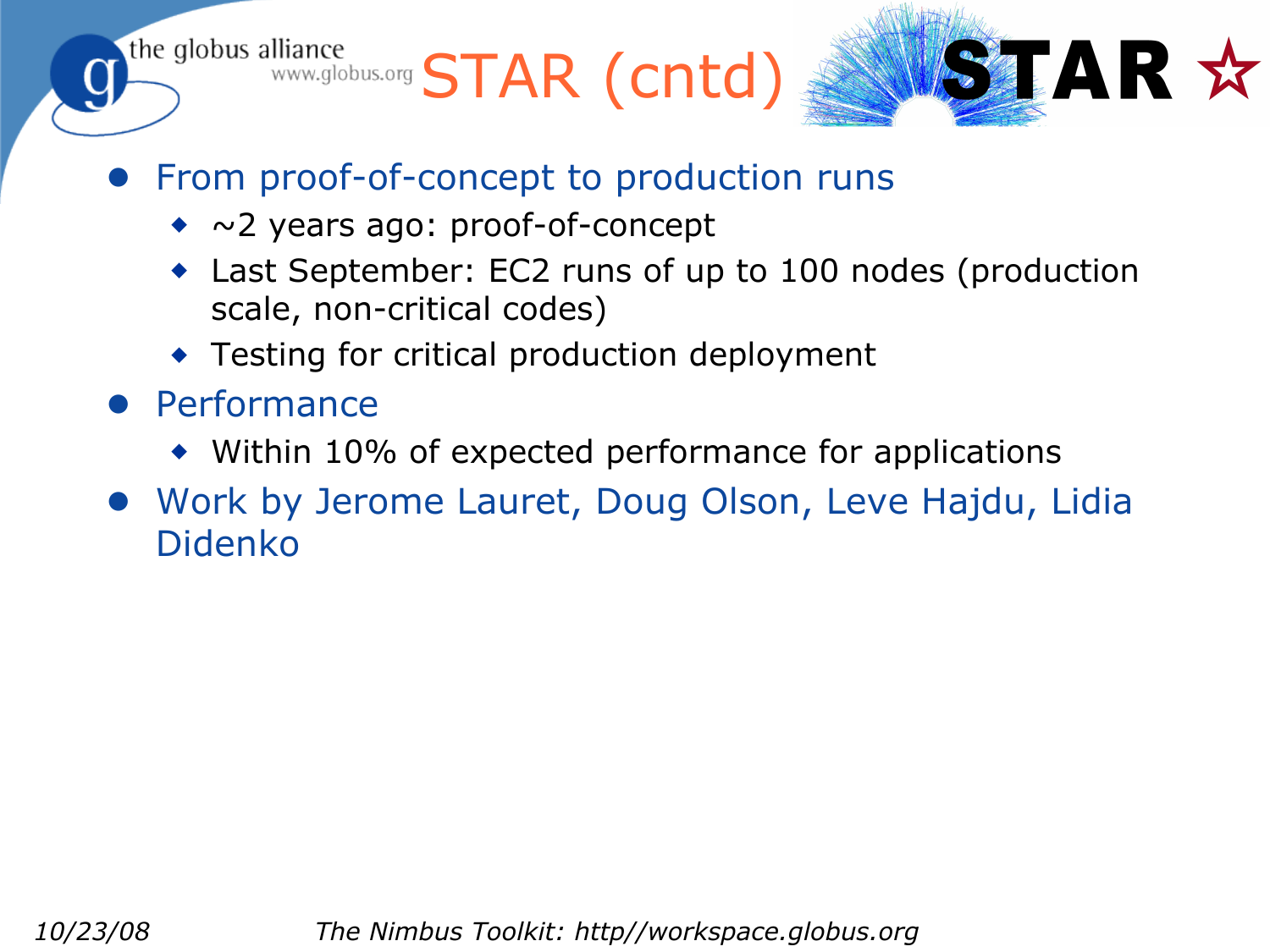Scalability Testing

- Project: testing scalability of various Globus components on different platforms
- Need short-term but flexible access to diverse platforms
- Workspaces: Globus  $101 +$  others

the globus alliance

www.globus.org

- Work by various members of the Globus Toolkit (Tom Howe and John Bresnahan)
- Resulted in provisioning a private cloud for Globus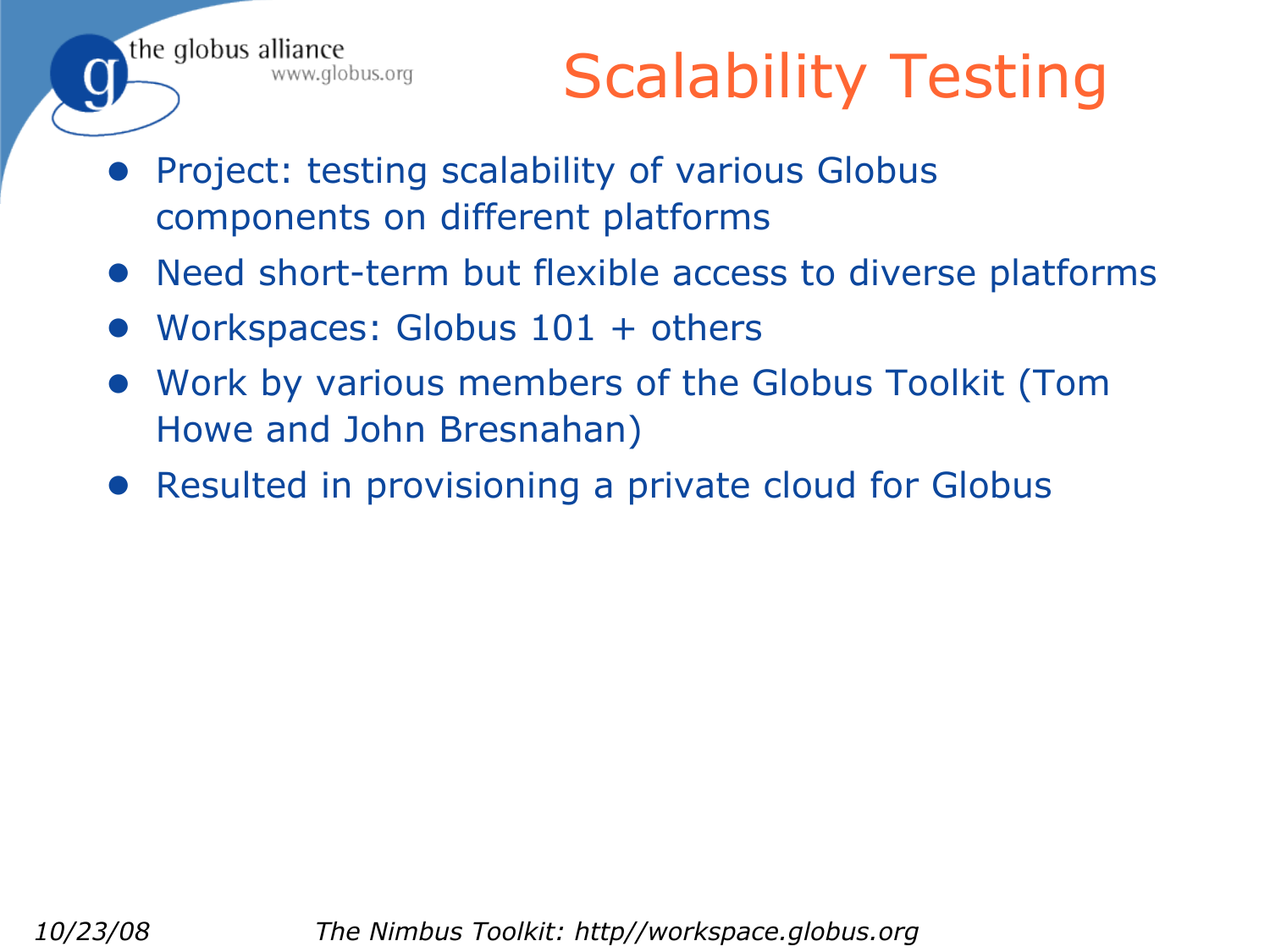#### ● Evaluating a cloud from user's perspective

◆ *Paper: "Exploration of the Applicability of Cloud Computing to Large-Scale Scientific Workflows", C. Hoffa, T. Freeman, G. Mehta, E. Deelman, K. Keahey, SWBES08: Challenging Issues in Workflow Applications*

the globus alliance

www.globus.org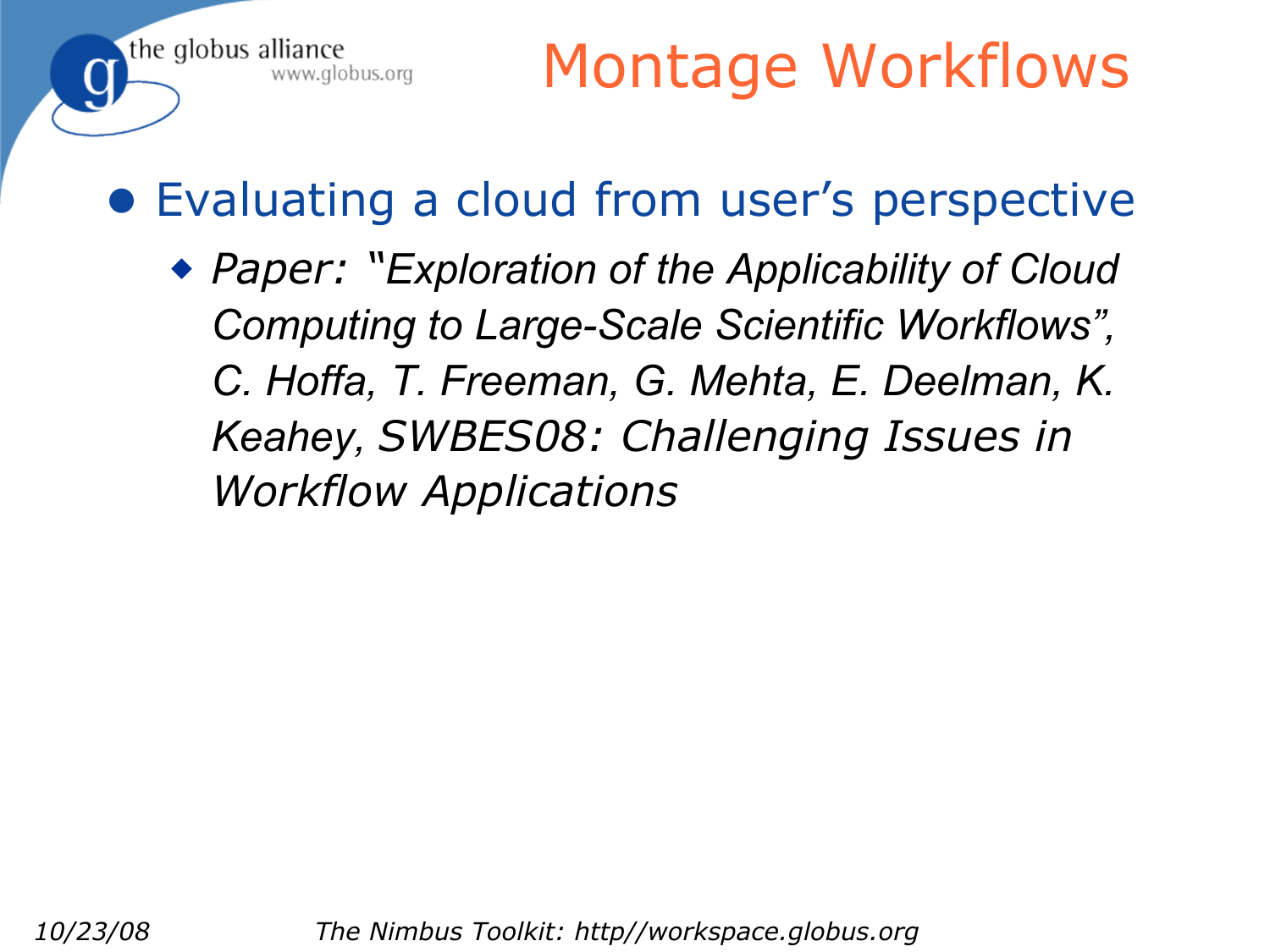the globus alliance Alice HEP Experiment at **CERN** onALISA ALICE **MonALISA Repository for ALICE** Administration Section : ALICE Reports : Events XML Feed : Firefox Toolbar # : MonaLisa GUI Repository Home **ALICE Repository** ALICE Repository  $\uparrow$ Satellite Hybrid Map Google Map GØB Shifter's dashboard Running trend Production info Job Information SE Information E Services Network Traffic **E-C** FTD Transfers **E-C** CAF Monitoring E-C SHUTTLE E LCG exp. monitoring **Build** system Dynamic charts Ξ close all This page: bookmark, **URL Running jobs trend** 2000 mi oogle Imagery @2008 TerraMetrics, NASA - Terms of Use Running Jobs (ML Service Down (ML Active Jobs (ML Service Down & no running jobs **Find your location** Map options  $\boxminus$ 13700  $\Box$  Show xrootd transfers  $\Box$  Show site relations Jump to: Europe North America South America Asia World Save position and options Running jobs trend

● *Preparing a CHEP paper*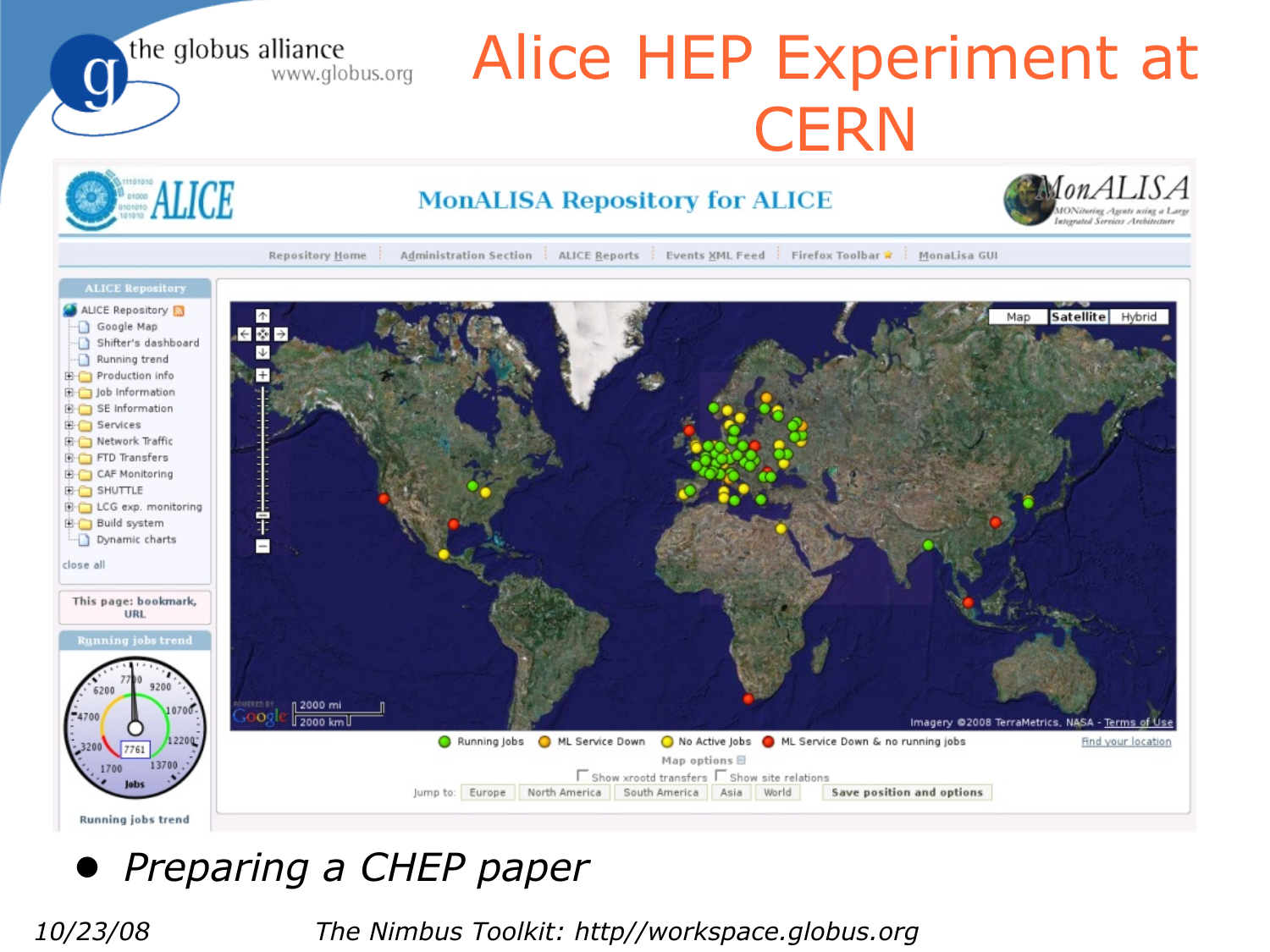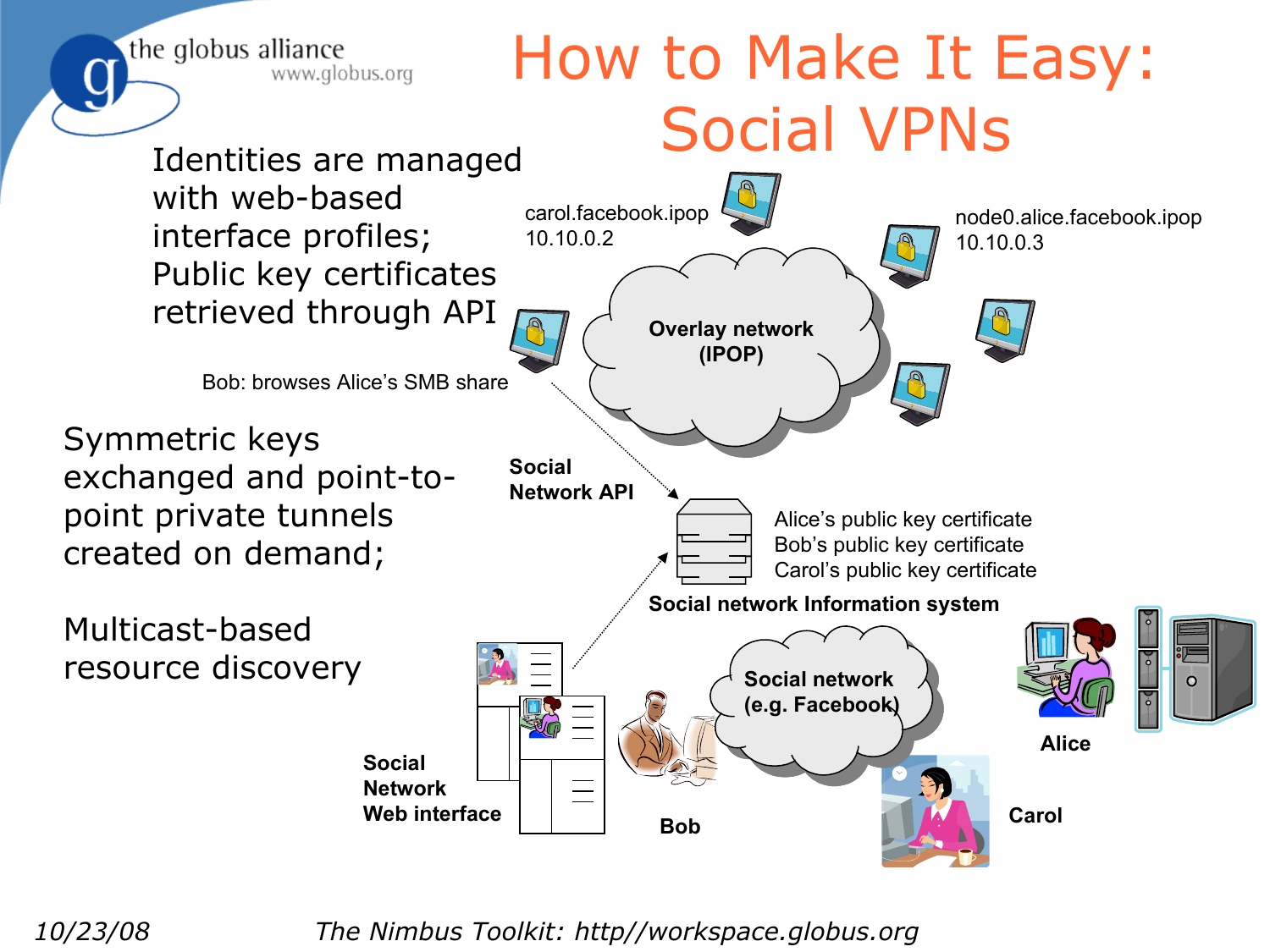

## **Thoughts**

- Impact:
	- ◆ Utilization, time used per project, etc.
	- ◆ Scientific results, papers written and in preparation, ongoing discussions
- Another kind of impact:
	- ◆ We are doing things we could not do before:
		- Deploying network routers on remote platforms
		- Easily finding the right environment in distributed environment
		- Provisioning resource when we need them
- We're learning what's possible